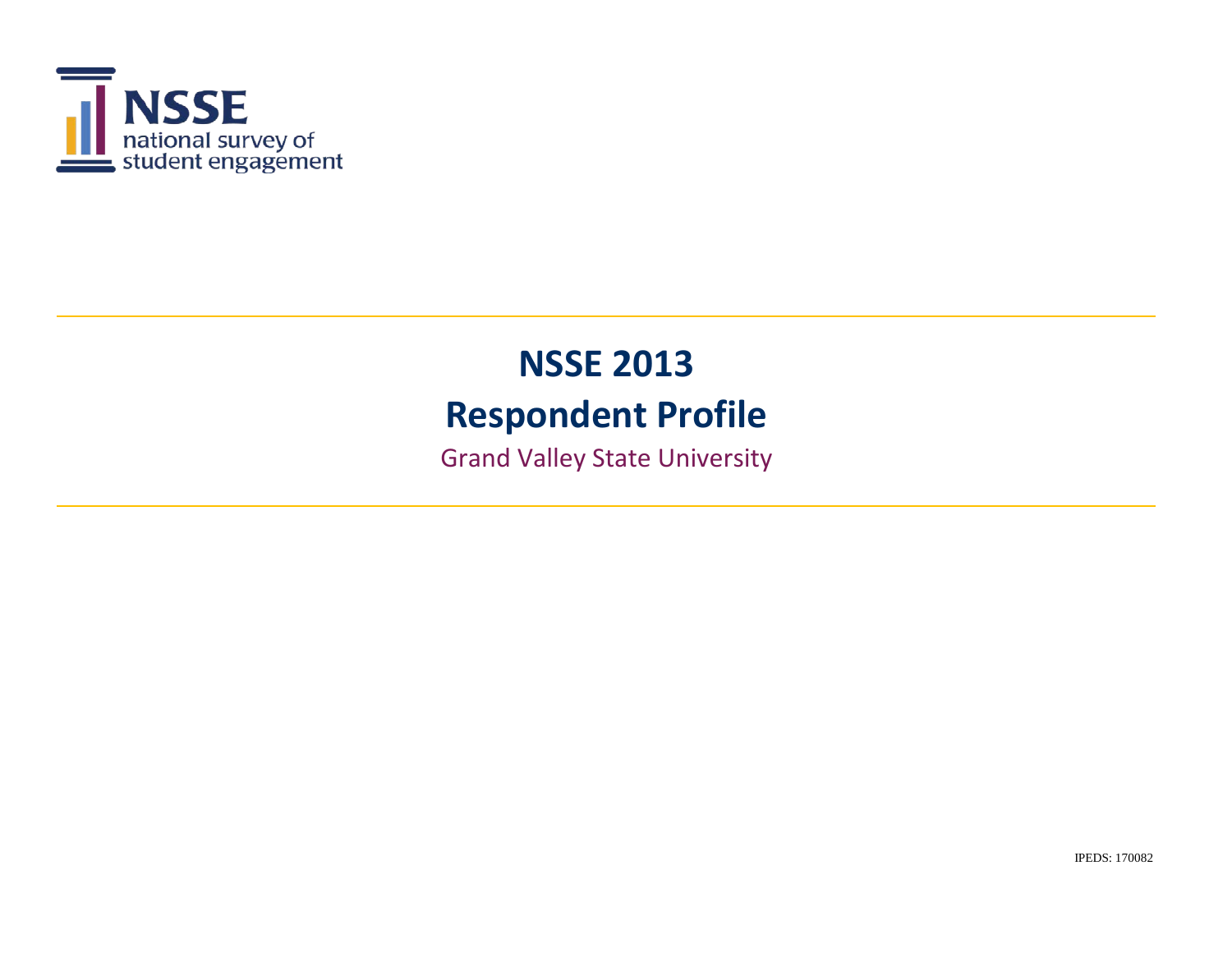

## **NSSE 2013 Respondent Profile**

#### **Interpreting Your Report**

The display below highlights details in the Respondent Profile that are important to keep in mind when interpreting your results. For more information about the sampling technique, weighting, and the survey properties, please visit our Web site (nsse.iub.edu) or contact your NSSE Project Services team.



- 1. 5. The *Respondent Profile* is based on information from all randomly selected or censusadministered students for both your institution and your comparison institutions. Targeted and locally administered oversamples and other non-randomly selected students are not included.
- 2. *Class:* As reported by your institution.
- 3. *Item numbers:* Item numbering corresponds to the survey facsimile included in your *Institutional Report* and available on the NSSE Web site.
- 4. *Item wording and variable names:* Survey items are in the same order and wording as they appear on the instrument. Variable names are included for easy reference to your data file and codebook.
- *Response options:* Response options are listed as they appear on the instrument.
- 6. *Count and column percentage (%):* The Count column contains the number of students who selected the corresponding response option. The column percentage is the weighted percentage of students selecting the corresponding response option.

Counts are unweighted and cannot be used to replicate column percentages. Column percentages are weighted by gender and enrollment status. Comparison group percentages are also weighted by institutional size. For more details on weighting visit: **nsse.iub.edu/html/weighting.cfm**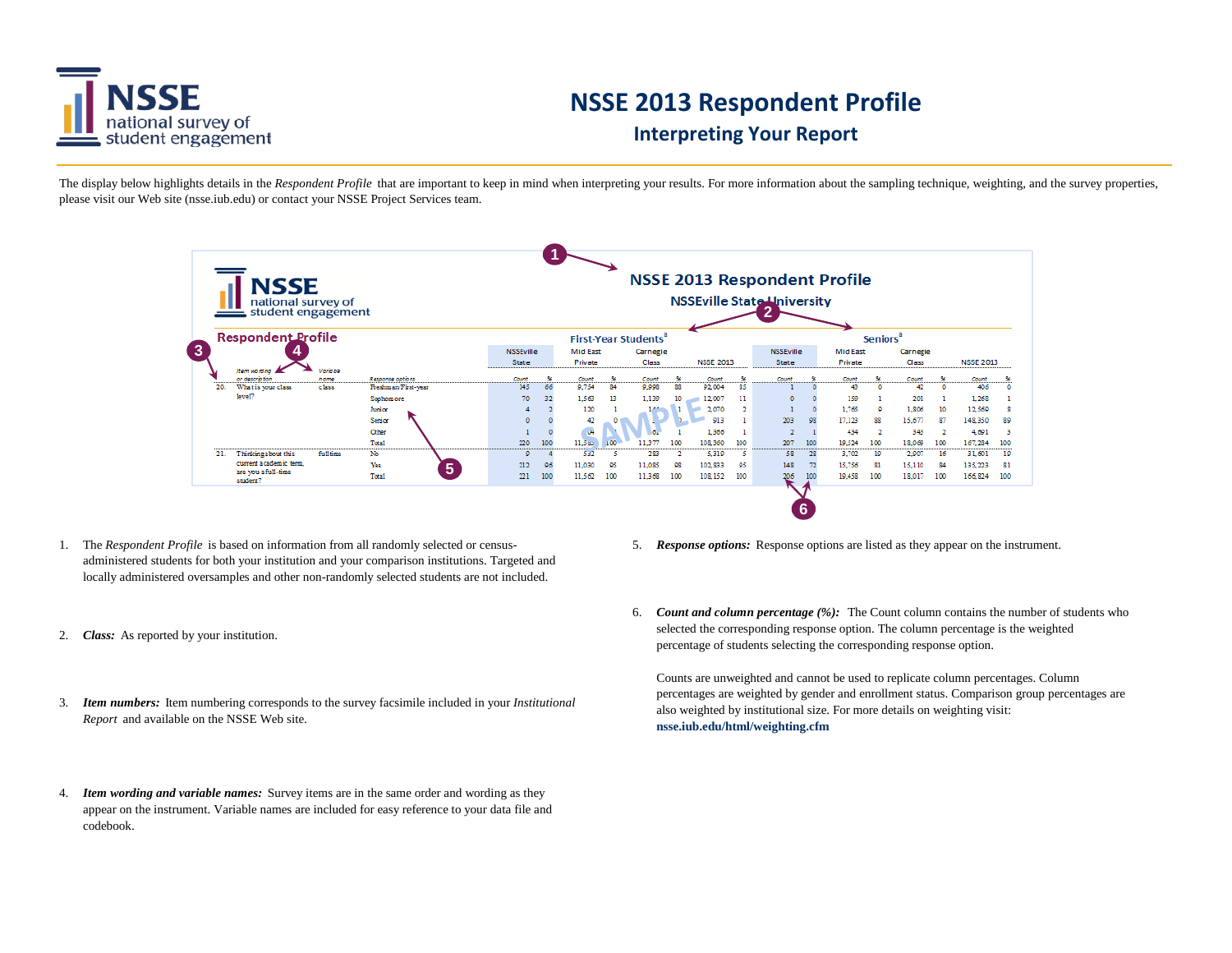

|         | <b>Respondent Profile</b>       |                              |                     |                |                |                    |                | <b>First-Year Students</b> |                |                       |                |                |                 |                    | <b>Seniors</b>  |                  |              |                       |                |
|---------|---------------------------------|------------------------------|---------------------|----------------|----------------|--------------------|----------------|----------------------------|----------------|-----------------------|----------------|----------------|-----------------|--------------------|-----------------|------------------|--------------|-----------------------|----------------|
|         |                                 |                              |                     |                |                | <b>Great Lakes</b> |                |                            |                |                       |                |                |                 | <b>Great Lakes</b> |                 |                  |              |                       |                |
|         |                                 |                              |                     | GVSU           |                | Public             |                | Public Masters L           |                | <b>Selected Peers</b> |                | GVSU           |                 | Public             |                 | Public Masters L |              | <b>Selected Peers</b> |                |
|         | Item wording<br>or description  | Variable<br>name             | Response options    | Count          | $\%$           | Count              | $\%$           | Count                      | $\%$           | Count                 | $\%$           | Count          | $\%$            | Count              | $\%$            | Count            | $\%$         | Count                 | $\%$           |
| 20.     | What is your class              | class                        | Freshman/First-year | 1,371          | 96             | 8,804              | 84             | 13,687                     | 83             | 3,469                 | 86             |                | $\mathbf{0}$    | 34                 | $\mathbf{0}$    | 46               | $\mathbf{0}$ | 9                     | $\theta$       |
|         | level?                          |                              | Sophomore           | 40             | 3              | 1,162              | 13             | 2,004                      | 14             | 428                   | 12             | $\overline{c}$ | $\Omega$        | 107                | $\mathbf{1}$    | 161              | -1           | 32                    | $\Omega$       |
|         |                                 |                              | Junior              | 9              |                | 107                | -1             | 187                        | -1             | 38                    | -1             | 20             |                 | 999                | $7\phantom{.0}$ | 1,596            | 6            | 360                   | 5              |
|         |                                 |                              | Senior              | 3              | $\Omega$       | 42                 | -1             | 85                         |                | 15                    | $\mathbf{0}$   | 1,330          | 95              | 12,707             | 90              | 24,218           | 90           | 6,874                 | 92             |
|         |                                 |                              | Unclassified        | 6              | $\overline{0}$ | 101                | -1             | 115                        | -1             | 20                    | -1             | 44             | 3               | 315                | 2               | 688              | 3            | 197                   | 3              |
|         |                                 |                              | Total               | 1,429          | 100            | 10,216             | 100            | 16,078                     | 100            | 3,970                 | 100            | 1,397          | 100             | 14,162             | 100             | 26,709           | 100          | 7,472                 | 100            |
| 21.     | Thinking about this             | fulltime                     | No                  | 23             | 2              | 428                | 5              | 607                        | 5              | 141                   | $\overline{4}$ | 310            | 24              | 2,679              | 20              | 5,393            | 23           | 1,477                 | 22             |
|         | current academic term,          |                              | Yes                 | 1,411          | 98             | 9,773              | 95             | 15,429                     | 95             | 3,822                 | 96             | 1,087          | 76              | 11,437             | 80              | 21,261           | 77           | 5,982                 | 78             |
|         | are you a full-time<br>student? |                              | Total               | 1,434          | 100            | 10,201             | 100            | 16,036                     | 100            | 3,963                 | 100            | 1,397          | 100             | 14,116             | 100             | 26,654           | 100          | 7,459                 | 100            |
| $22a$ . | How many courses are            | coursenum                    | $\overline{0}$      |                | $\overline{0}$ | 53                 | $\mathbf{1}$   | 69                         | $\overline{1}$ | 18                    | $\mathbf{1}$   | $\overline{2}$ | $\overline{0}$  | 292                | 2               | 856              | 3            | 259                   | $\overline{4}$ |
|         | you taking for credit           |                              | $\mathbf{1}$        | $\mathbf{0}$   | $\overline{0}$ | 63                 | -1             | 85                         |                | 18                    | $\mathbf{1}$   | 75             | 6               | 628                | 5               | 1,180            | 5            | 396                   | 5              |
|         | this current academic           |                              | $\overline{c}$      | 5              | $\Omega$       | 155                | $\overline{2}$ | 219                        | 2              | 46                    | -1             | 152            | 12              | 1,529              | 11              | 2,736            | 11           | 662                   | 10             |
|         | term?                           |                              | 3                   | 55             | $\overline{4}$ | 340                | $\overline{4}$ | 521                        | $\overline{4}$ | 80                    | 2              | 201            | 15              | 1,628              | 12              | 3,130            | 13           | 720                   | 10             |
|         |                                 |                              |                     | 613            | 43             | 2,678              | 28             | 3,962                      | 26             | 967                   | 24             | 393            | 28              | 3,809              | 27              | 7,424            | 28           | 2,070                 | 28             |
|         |                                 |                              | 5                   | 618            | 43             | 4,078              | 40             | 6,896                      | 41             | 1,865                 | 47             | 361            | 25              | 3,490              | 24              | 6,316            | 22           | 1,915                 | 25             |
|         |                                 |                              | 6                   | 60             | $\overline{4}$ | 1,818              | 16             | 2,756                      | 16             | 631                   | 15             | 110            | $\,8\,$         | 1,565              | 11              | 2,768            | $10\,$       | 834                   | 11             |
|         |                                 |                              | 7 or more           | 82             | 6              | 1,043              | 9              | 1,576                      | 10             | 348                   | 9              | 104            | $7\phantom{.0}$ | 1,227              | 8               | 2,301            | 8            | 620                   | 8              |
|         |                                 |                              | Total               | 1,434          | 100            | 10,228             | 100            | 16,084                     | 100            | 3,973                 | 100            | 1,398          | 100             | 14,168             | 100             | 26,711           | 100          | 7,476                 | 100            |
|         | b. Of these, how many are       | onlinenum                    | $\overline{0}$      | 1,386          | 98             | 8,964              | 89             | 13,522                     | 84             | 3,451                 | 89             | 1,262          | 91              | 10,238             | 75              | 19,102           | 73           | 5,856                 | 82             |
|         | entirely online?                |                              | $\mathbf{1}$        | 28             | 2              | 879                | 8              | 1,798                      | 12             | 397                   | 9              | 120            | 8               | 2,087              | 15              | 4,035            | 16           | 935                   | 12             |
|         |                                 |                              | $\overline{c}$      | $\overline{4}$ | $\Omega$       | 182                | 2              | 398                        | 3              | 54                    | -1             | 5              | $\mathbf{0}$    | 936                | 6               | 1,433            | 6            | 270                   | $\overline{4}$ |
|         |                                 |                              | 3                   | $\overline{2}$ | $\Omega$       | 50                 | -1             | 118                        |                | 22                    | 1              |                | $\Omega$        | 322                | 2               | 680              | 3            | 87                    |                |
|         |                                 |                              |                     | $\overline{0}$ | $\Omega$       | 34                 | $\overline{0}$ | 69                         | $\overline{0}$ | $\mathbf Q$           | $\overline{0}$ | $\mathbf{0}$   | $\Omega$        | 133                | $\mathbf{1}$    | 319              | 1            | 32                    | $\Omega$       |
|         |                                 |                              | 5                   | $\overline{0}$ | $\Omega$       | 13                 | $\overline{0}$ | 17                         | $\overline{0}$ | $\overline{2}$        | $\overline{0}$ | $\overline{0}$ | $\Omega$        | 43                 | $\mathbf{0}$    | 91               | $\Omega$     | 10                    | $\mathbf{0}$   |
|         |                                 |                              | 6                   | $\mathbf{0}$   | $\Omega$       | 3                  | $\overline{0}$ | 14                         | $\overline{0}$ | $\mathbf{0}$          | $\mathbf{0}$   | 2              | $\overline{0}$  | 50                 | $\overline{0}$  | 94               | $\mathbf{0}$ | 18                    | $\overline{0}$ |
|         |                                 |                              | 7 or more           | $\overline{0}$ | $\Omega$       | 11                 | $\mathbf{0}$   | 19                         | $\overline{0}$ | $\overline{4}$        | $\overline{0}$ |                | $\Omega$        | 60                 | $\overline{0}$  | 107              | $\mathbf{0}$ | 23                    | $\overline{0}$ |
|         |                                 |                              | Total               | 1,420          | 100            | 10,136             | 100            | 15,955                     | 100            | 3,939                 | 100            | 1,391          | 100             | 13,869             | 100             | 25,861           | 100          | 7,231                 | 100            |
|         | Student taking all              | allonline                    | No                  | 1,420          | 100            | 10,098             | 99             | 15,876                     | 99             | 3,937                 | 99             | 1,379          | 99              | 13,246             | 94              | 25,253           | 94           | 7,207                 | 97             |
|         | courses online                  | (Based on                    | Yes                 | $\mathbf{0}$   | $\Omega$       | 83                 | -1             | 144                        | -1             | 20                    | -1             | 14             | $\mathbf{1}$    | 874                | 6               | 1,364            | 6            | 242                   | 3              |
|         |                                 | responses to                 | Total               | 1,420          | 100            | 10,181             | 100            | 16,020                     | 100            | 3,957                 | 100            | 1,393          | 100             | 14,120             | 100             | 26,617           | 100          | 7,449                 | 100            |
|         |                                 | coursenum and<br>onlinenum.) |                     |                |                |                    |                |                            |                |                       |                |                |                 |                    |                 |                  |              |                       |                |
|         |                                 |                              |                     |                |                |                    |                |                            |                |                       |                |                |                 |                    |                 |                  |              |                       |                |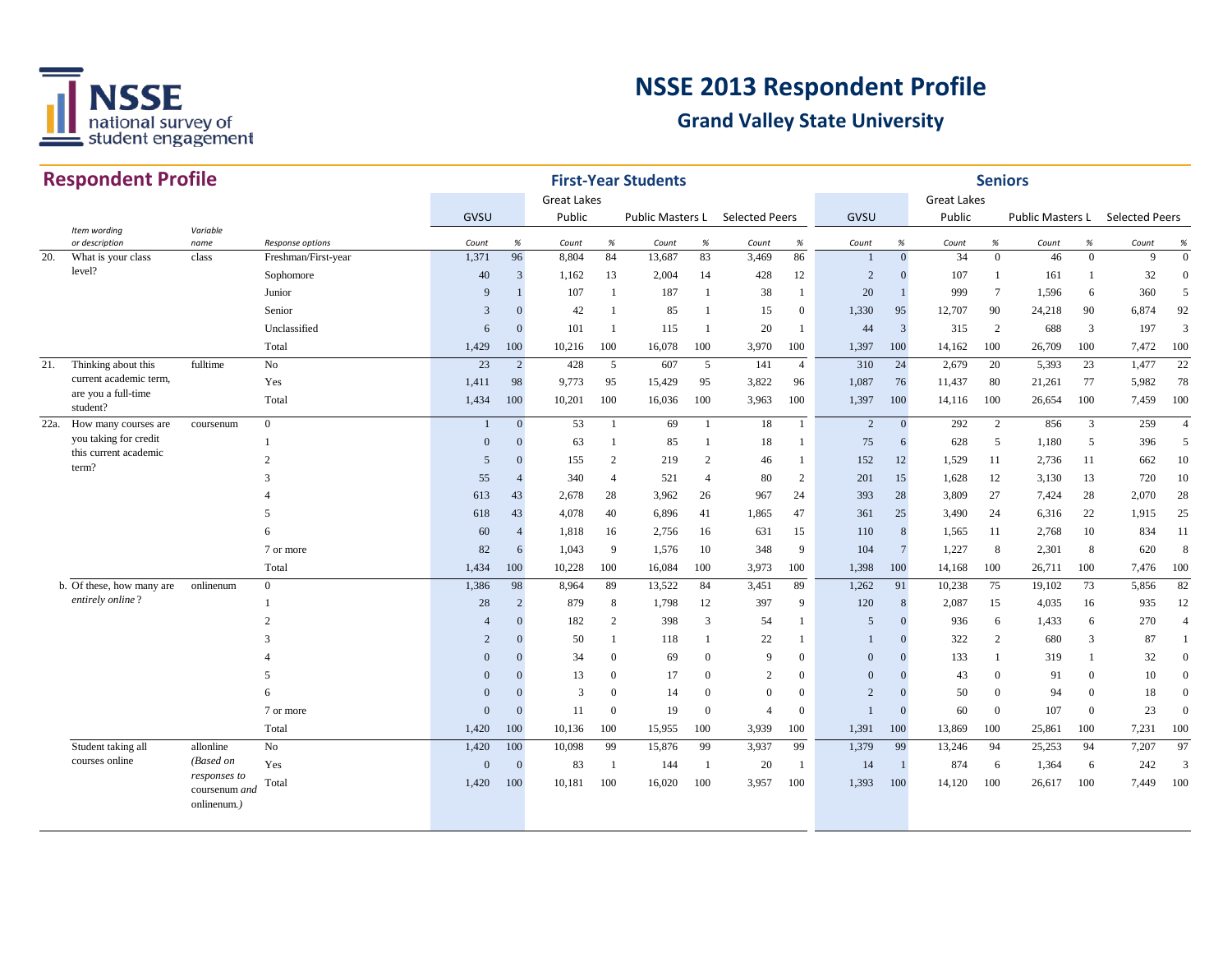

| <b>Great Lakes</b><br><b>Great Lakes</b><br>GVSU<br>Public<br><b>Selected Peers</b><br>GVSU<br>Public<br><b>Selected Peers</b><br>Public Masters L<br>Public Masters L<br>Variable<br>Item wording<br>$\%$<br>or description<br>%<br>$\%$<br>%<br>$\%$<br>%<br>$\%$<br>name<br>Response options<br>Count<br>Count<br>Count<br>Count<br>Count<br>Count<br>Count<br>Count<br>87<br>79<br>84<br>14,127<br>88<br>88<br>12,442<br>88<br>89<br>6,484<br>23a.<br>MAJnum<br>One<br>1,212<br>8,898<br>3,481<br>1,105<br>23,463<br>How many majors do<br>you plan to complete?<br>220<br>16<br>1,266<br>13<br>1,901<br>12<br>486<br>12<br>290<br>21<br>1,674<br>12<br>3,129<br>11<br>955<br>More than one<br>(Do not count minors.)<br>1,432<br>100<br>100<br>16,028<br>100<br>100<br>1,395<br>100<br>100<br>100<br>Total<br>10,164<br>3,967<br>14,116<br>26,592<br>7,439<br>$7\phantom{.0}$<br>8<br>132<br>9<br>8<br>9<br>MAJfirstcol<br>Arts & Humanities<br>86<br>733<br>1,141<br>$7\phantom{.0}$<br>305<br>1,177<br>758<br>First major or expected<br>6<br>2,468<br>first major, in NSSE's<br>(Recoded from<br>Biological Sci., Agriculture,<br>default major field<br>MAJfirst.)<br>& Natural Resources<br>185<br>1,004<br>10<br>1,570<br>10<br>360<br>9<br>174<br>12<br>1,170<br>9<br>1,905<br>$\tau$<br>530<br>13<br>categories. (This does<br>Physical Sci., Mathematics,<br>not reflect any<br>& Computer Science<br>5<br>365<br>$\overline{4}$<br>722<br>183<br>5<br>5<br>$\overline{4}$<br>1,143<br>5<br>298<br>60<br>5<br>64<br>476<br>customization made<br>137<br>$\overline{Q}$<br>9<br>9<br>130<br>9<br>1.259<br>9<br>12<br><b>Social Sciences</b><br>856<br>1,589<br>9<br>347<br>3,135<br>12<br>880<br>for the Major Field<br><b>Business</b><br>190<br>14<br>1,438<br>15<br>2,046<br>14<br>169<br>13<br>2,068<br>15<br>3,985<br>16<br>1,074<br>15<br>613<br>16<br>Report.)<br>Communications, Media,<br>& Public Relations<br>$\overline{5}$<br>365<br>73<br>5<br>584<br>1,133<br>403<br>68<br>$\overline{4}$<br>640<br>165<br>$\overline{4}$<br>$\overline{4}$<br>$\overline{4}$<br>$\overline{4}$<br>$\overline{7}$<br>9<br>12<br>11<br>224<br>1,954<br>13<br>4,312<br>15<br>1,289<br>Education<br>111<br>961<br>2,175<br>508<br>16<br>$5\overline{)}$<br>1,079<br>12<br>789<br>39<br>10<br>975<br>Engineering<br>66<br>191<br>6<br>$\overline{4}$<br>1,245<br>$\overline{4}$<br>245<br>6<br>21<br>239<br>2,252<br>15<br>908<br>12<br>Health professions<br>310<br>1,818<br>16<br>2,863<br>17<br>16<br>17<br>3,651<br>14<br>663<br>$\overline{7}$<br>591<br>5<br>$\tau$<br>$7\phantom{.0}$<br>77<br>5<br>752<br>5<br>1,832<br>$\tau$<br>438<br>Social service professions<br>96<br>1,061<br>254<br>$\overline{c}$<br>3<br>68<br>5<br>8<br>All other<br>22<br>373<br>$\overline{4}$<br>568<br>125<br>1,067<br>1,867<br>$\tau$<br>567<br>$\overline{4}$<br>$\overline{7}$<br>5<br>$\mathbf{0}$<br>$\mathbf{0}$<br>$\mathbf{0}$<br>30<br>$\overline{0}$<br>Undecided/undeclared<br>96<br>541<br>826<br>5<br>240<br>6<br>$\overline{5}$<br>56<br>98<br>100<br>100<br>Total<br>1,427<br>100<br>10,124<br>100<br>15,990<br>100<br>3,954<br>100<br>1,394<br>100<br>26,504<br>100<br>7,420<br>14,060 | <b>Respondent Profile</b> |  |  |  | <b>First-Year Students</b> |  |  |  | <b>Seniors</b> |  |                |
|--------------------------------------------------------------------------------------------------------------------------------------------------------------------------------------------------------------------------------------------------------------------------------------------------------------------------------------------------------------------------------------------------------------------------------------------------------------------------------------------------------------------------------------------------------------------------------------------------------------------------------------------------------------------------------------------------------------------------------------------------------------------------------------------------------------------------------------------------------------------------------------------------------------------------------------------------------------------------------------------------------------------------------------------------------------------------------------------------------------------------------------------------------------------------------------------------------------------------------------------------------------------------------------------------------------------------------------------------------------------------------------------------------------------------------------------------------------------------------------------------------------------------------------------------------------------------------------------------------------------------------------------------------------------------------------------------------------------------------------------------------------------------------------------------------------------------------------------------------------------------------------------------------------------------------------------------------------------------------------------------------------------------------------------------------------------------------------------------------------------------------------------------------------------------------------------------------------------------------------------------------------------------------------------------------------------------------------------------------------------------------------------------------------------------------------------------------------------------------------------------------------------------------------------------------------------------------------------------------------------------------------------------------------------------------------------------------------------------------------------------------------------------------------------------------------------------------------------------------------------------------------------------------------------------------------------------------------------------------------------------------------------------------------------------------------------------------------------------------------------------------------------------------------------------------------------------------|---------------------------|--|--|--|----------------------------|--|--|--|----------------|--|----------------|
|                                                                                                                                                                                                                                                                                                                                                                                                                                                                                                                                                                                                                                                                                                                                                                                                                                                                                                                                                                                                                                                                                                                                                                                                                                                                                                                                                                                                                                                                                                                                                                                                                                                                                                                                                                                                                                                                                                                                                                                                                                                                                                                                                                                                                                                                                                                                                                                                                                                                                                                                                                                                                                                                                                                                                                                                                                                                                                                                                                                                                                                                                                                                                                                                        |                           |  |  |  |                            |  |  |  |                |  |                |
|                                                                                                                                                                                                                                                                                                                                                                                                                                                                                                                                                                                                                                                                                                                                                                                                                                                                                                                                                                                                                                                                                                                                                                                                                                                                                                                                                                                                                                                                                                                                                                                                                                                                                                                                                                                                                                                                                                                                                                                                                                                                                                                                                                                                                                                                                                                                                                                                                                                                                                                                                                                                                                                                                                                                                                                                                                                                                                                                                                                                                                                                                                                                                                                                        |                           |  |  |  |                            |  |  |  |                |  |                |
|                                                                                                                                                                                                                                                                                                                                                                                                                                                                                                                                                                                                                                                                                                                                                                                                                                                                                                                                                                                                                                                                                                                                                                                                                                                                                                                                                                                                                                                                                                                                                                                                                                                                                                                                                                                                                                                                                                                                                                                                                                                                                                                                                                                                                                                                                                                                                                                                                                                                                                                                                                                                                                                                                                                                                                                                                                                                                                                                                                                                                                                                                                                                                                                                        |                           |  |  |  |                            |  |  |  |                |  | $\%$           |
|                                                                                                                                                                                                                                                                                                                                                                                                                                                                                                                                                                                                                                                                                                                                                                                                                                                                                                                                                                                                                                                                                                                                                                                                                                                                                                                                                                                                                                                                                                                                                                                                                                                                                                                                                                                                                                                                                                                                                                                                                                                                                                                                                                                                                                                                                                                                                                                                                                                                                                                                                                                                                                                                                                                                                                                                                                                                                                                                                                                                                                                                                                                                                                                                        |                           |  |  |  |                            |  |  |  |                |  | 88             |
|                                                                                                                                                                                                                                                                                                                                                                                                                                                                                                                                                                                                                                                                                                                                                                                                                                                                                                                                                                                                                                                                                                                                                                                                                                                                                                                                                                                                                                                                                                                                                                                                                                                                                                                                                                                                                                                                                                                                                                                                                                                                                                                                                                                                                                                                                                                                                                                                                                                                                                                                                                                                                                                                                                                                                                                                                                                                                                                                                                                                                                                                                                                                                                                                        |                           |  |  |  |                            |  |  |  |                |  | 12             |
|                                                                                                                                                                                                                                                                                                                                                                                                                                                                                                                                                                                                                                                                                                                                                                                                                                                                                                                                                                                                                                                                                                                                                                                                                                                                                                                                                                                                                                                                                                                                                                                                                                                                                                                                                                                                                                                                                                                                                                                                                                                                                                                                                                                                                                                                                                                                                                                                                                                                                                                                                                                                                                                                                                                                                                                                                                                                                                                                                                                                                                                                                                                                                                                                        |                           |  |  |  |                            |  |  |  |                |  | 100            |
|                                                                                                                                                                                                                                                                                                                                                                                                                                                                                                                                                                                                                                                                                                                                                                                                                                                                                                                                                                                                                                                                                                                                                                                                                                                                                                                                                                                                                                                                                                                                                                                                                                                                                                                                                                                                                                                                                                                                                                                                                                                                                                                                                                                                                                                                                                                                                                                                                                                                                                                                                                                                                                                                                                                                                                                                                                                                                                                                                                                                                                                                                                                                                                                                        |                           |  |  |  |                            |  |  |  |                |  | 10             |
|                                                                                                                                                                                                                                                                                                                                                                                                                                                                                                                                                                                                                                                                                                                                                                                                                                                                                                                                                                                                                                                                                                                                                                                                                                                                                                                                                                                                                                                                                                                                                                                                                                                                                                                                                                                                                                                                                                                                                                                                                                                                                                                                                                                                                                                                                                                                                                                                                                                                                                                                                                                                                                                                                                                                                                                                                                                                                                                                                                                                                                                                                                                                                                                                        |                           |  |  |  |                            |  |  |  |                |  |                |
|                                                                                                                                                                                                                                                                                                                                                                                                                                                                                                                                                                                                                                                                                                                                                                                                                                                                                                                                                                                                                                                                                                                                                                                                                                                                                                                                                                                                                                                                                                                                                                                                                                                                                                                                                                                                                                                                                                                                                                                                                                                                                                                                                                                                                                                                                                                                                                                                                                                                                                                                                                                                                                                                                                                                                                                                                                                                                                                                                                                                                                                                                                                                                                                                        |                           |  |  |  |                            |  |  |  |                |  |                |
|                                                                                                                                                                                                                                                                                                                                                                                                                                                                                                                                                                                                                                                                                                                                                                                                                                                                                                                                                                                                                                                                                                                                                                                                                                                                                                                                                                                                                                                                                                                                                                                                                                                                                                                                                                                                                                                                                                                                                                                                                                                                                                                                                                                                                                                                                                                                                                                                                                                                                                                                                                                                                                                                                                                                                                                                                                                                                                                                                                                                                                                                                                                                                                                                        |                           |  |  |  |                            |  |  |  |                |  |                |
|                                                                                                                                                                                                                                                                                                                                                                                                                                                                                                                                                                                                                                                                                                                                                                                                                                                                                                                                                                                                                                                                                                                                                                                                                                                                                                                                                                                                                                                                                                                                                                                                                                                                                                                                                                                                                                                                                                                                                                                                                                                                                                                                                                                                                                                                                                                                                                                                                                                                                                                                                                                                                                                                                                                                                                                                                                                                                                                                                                                                                                                                                                                                                                                                        |                           |  |  |  |                            |  |  |  |                |  | 5              |
|                                                                                                                                                                                                                                                                                                                                                                                                                                                                                                                                                                                                                                                                                                                                                                                                                                                                                                                                                                                                                                                                                                                                                                                                                                                                                                                                                                                                                                                                                                                                                                                                                                                                                                                                                                                                                                                                                                                                                                                                                                                                                                                                                                                                                                                                                                                                                                                                                                                                                                                                                                                                                                                                                                                                                                                                                                                                                                                                                                                                                                                                                                                                                                                                        |                           |  |  |  |                            |  |  |  |                |  |                |
|                                                                                                                                                                                                                                                                                                                                                                                                                                                                                                                                                                                                                                                                                                                                                                                                                                                                                                                                                                                                                                                                                                                                                                                                                                                                                                                                                                                                                                                                                                                                                                                                                                                                                                                                                                                                                                                                                                                                                                                                                                                                                                                                                                                                                                                                                                                                                                                                                                                                                                                                                                                                                                                                                                                                                                                                                                                                                                                                                                                                                                                                                                                                                                                                        |                           |  |  |  |                            |  |  |  |                |  |                |
|                                                                                                                                                                                                                                                                                                                                                                                                                                                                                                                                                                                                                                                                                                                                                                                                                                                                                                                                                                                                                                                                                                                                                                                                                                                                                                                                                                                                                                                                                                                                                                                                                                                                                                                                                                                                                                                                                                                                                                                                                                                                                                                                                                                                                                                                                                                                                                                                                                                                                                                                                                                                                                                                                                                                                                                                                                                                                                                                                                                                                                                                                                                                                                                                        |                           |  |  |  |                            |  |  |  |                |  | .5             |
|                                                                                                                                                                                                                                                                                                                                                                                                                                                                                                                                                                                                                                                                                                                                                                                                                                                                                                                                                                                                                                                                                                                                                                                                                                                                                                                                                                                                                                                                                                                                                                                                                                                                                                                                                                                                                                                                                                                                                                                                                                                                                                                                                                                                                                                                                                                                                                                                                                                                                                                                                                                                                                                                                                                                                                                                                                                                                                                                                                                                                                                                                                                                                                                                        |                           |  |  |  |                            |  |  |  |                |  | 16             |
|                                                                                                                                                                                                                                                                                                                                                                                                                                                                                                                                                                                                                                                                                                                                                                                                                                                                                                                                                                                                                                                                                                                                                                                                                                                                                                                                                                                                                                                                                                                                                                                                                                                                                                                                                                                                                                                                                                                                                                                                                                                                                                                                                                                                                                                                                                                                                                                                                                                                                                                                                                                                                                                                                                                                                                                                                                                                                                                                                                                                                                                                                                                                                                                                        |                           |  |  |  |                            |  |  |  |                |  | $\overline{4}$ |
|                                                                                                                                                                                                                                                                                                                                                                                                                                                                                                                                                                                                                                                                                                                                                                                                                                                                                                                                                                                                                                                                                                                                                                                                                                                                                                                                                                                                                                                                                                                                                                                                                                                                                                                                                                                                                                                                                                                                                                                                                                                                                                                                                                                                                                                                                                                                                                                                                                                                                                                                                                                                                                                                                                                                                                                                                                                                                                                                                                                                                                                                                                                                                                                                        |                           |  |  |  |                            |  |  |  |                |  |                |
|                                                                                                                                                                                                                                                                                                                                                                                                                                                                                                                                                                                                                                                                                                                                                                                                                                                                                                                                                                                                                                                                                                                                                                                                                                                                                                                                                                                                                                                                                                                                                                                                                                                                                                                                                                                                                                                                                                                                                                                                                                                                                                                                                                                                                                                                                                                                                                                                                                                                                                                                                                                                                                                                                                                                                                                                                                                                                                                                                                                                                                                                                                                                                                                                        |                           |  |  |  |                            |  |  |  |                |  | 6              |
|                                                                                                                                                                                                                                                                                                                                                                                                                                                                                                                                                                                                                                                                                                                                                                                                                                                                                                                                                                                                                                                                                                                                                                                                                                                                                                                                                                                                                                                                                                                                                                                                                                                                                                                                                                                                                                                                                                                                                                                                                                                                                                                                                                                                                                                                                                                                                                                                                                                                                                                                                                                                                                                                                                                                                                                                                                                                                                                                                                                                                                                                                                                                                                                                        |                           |  |  |  |                            |  |  |  |                |  | 8              |
|                                                                                                                                                                                                                                                                                                                                                                                                                                                                                                                                                                                                                                                                                                                                                                                                                                                                                                                                                                                                                                                                                                                                                                                                                                                                                                                                                                                                                                                                                                                                                                                                                                                                                                                                                                                                                                                                                                                                                                                                                                                                                                                                                                                                                                                                                                                                                                                                                                                                                                                                                                                                                                                                                                                                                                                                                                                                                                                                                                                                                                                                                                                                                                                                        |                           |  |  |  |                            |  |  |  |                |  |                |
|                                                                                                                                                                                                                                                                                                                                                                                                                                                                                                                                                                                                                                                                                                                                                                                                                                                                                                                                                                                                                                                                                                                                                                                                                                                                                                                                                                                                                                                                                                                                                                                                                                                                                                                                                                                                                                                                                                                                                                                                                                                                                                                                                                                                                                                                                                                                                                                                                                                                                                                                                                                                                                                                                                                                                                                                                                                                                                                                                                                                                                                                                                                                                                                                        |                           |  |  |  |                            |  |  |  |                |  |                |
| 26<br>86<br>19<br>46                                                                                                                                                                                                                                                                                                                                                                                                                                                                                                                                                                                                                                                                                                                                                                                                                                                                                                                                                                                                                                                                                                                                                                                                                                                                                                                                                                                                                                                                                                                                                                                                                                                                                                                                                                                                                                                                                                                                                                                                                                                                                                                                                                                                                                                                                                                                                                                                                                                                                                                                                                                                                                                                                                                                                                                                                                                                                                                                                                                                                                                                                                                                                                                   |                           |  |  |  |                            |  |  |  |                |  | 19             |
| 12<br>218<br>319<br>18<br>15<br>17<br>534<br>17<br>181<br>Second major or<br>MAJsecondcol<br>Arts & Humanities<br>18<br>286<br>expected second major,<br>(Recoded from<br>Biological Sci., Agriculture,                                                                                                                                                                                                                                                                                                                                                                                                                                                                                                                                                                                                                                                                                                                                                                                                                                                                                                                                                                                                                                                                                                                                                                                                                                                                                                                                                                                                                                                                                                                                                                                                                                                                                                                                                                                                                                                                                                                                                                                                                                                                                                                                                                                                                                                                                                                                                                                                                                                                                                                                                                                                                                                                                                                                                                                                                                                                                                                                                                                                |                           |  |  |  |                            |  |  |  |                |  |                |
| in NSSE's default major<br>MAJ second.)<br>& Natural Resources<br>77<br>90<br>26<br>5<br>113<br>$7\phantom{.0}$<br>137<br>40<br>10<br>$\overline{5}$<br>-6<br>5<br>16<br>6<br>4                                                                                                                                                                                                                                                                                                                                                                                                                                                                                                                                                                                                                                                                                                                                                                                                                                                                                                                                                                                                                                                                                                                                                                                                                                                                                                                                                                                                                                                                                                                                                                                                                                                                                                                                                                                                                                                                                                                                                                                                                                                                                                                                                                                                                                                                                                                                                                                                                                                                                                                                                                                                                                                                                                                                                                                                                                                                                                                                                                                                                        |                           |  |  |  |                            |  |  |  |                |  |                |
| field categories. (This<br>Physical Sci., Mathematics,                                                                                                                                                                                                                                                                                                                                                                                                                                                                                                                                                                                                                                                                                                                                                                                                                                                                                                                                                                                                                                                                                                                                                                                                                                                                                                                                                                                                                                                                                                                                                                                                                                                                                                                                                                                                                                                                                                                                                                                                                                                                                                                                                                                                                                                                                                                                                                                                                                                                                                                                                                                                                                                                                                                                                                                                                                                                                                                                                                                                                                                                                                                                                 |                           |  |  |  |                            |  |  |  |                |  |                |
| does not reflect any<br>& Computer Science<br>$\overline{7}$<br>3<br>75<br>$7\phantom{.0}$<br>113<br>$\tau$<br>25<br>3<br>113<br>$\overline{7}$<br>$\tau$<br>63<br>6<br>8<br>196                                                                                                                                                                                                                                                                                                                                                                                                                                                                                                                                                                                                                                                                                                                                                                                                                                                                                                                                                                                                                                                                                                                                                                                                                                                                                                                                                                                                                                                                                                                                                                                                                                                                                                                                                                                                                                                                                                                                                                                                                                                                                                                                                                                                                                                                                                                                                                                                                                                                                                                                                                                                                                                                                                                                                                                                                                                                                                                                                                                                                       |                           |  |  |  |                            |  |  |  |                |  | $\overline{7}$ |
| customization made<br>Social Sciences<br>15<br>16<br>70<br>14<br>12<br>16<br>16<br>34<br>16<br>187<br>298<br>35<br>250<br>457<br>122<br>for the Major Field                                                                                                                                                                                                                                                                                                                                                                                                                                                                                                                                                                                                                                                                                                                                                                                                                                                                                                                                                                                                                                                                                                                                                                                                                                                                                                                                                                                                                                                                                                                                                                                                                                                                                                                                                                                                                                                                                                                                                                                                                                                                                                                                                                                                                                                                                                                                                                                                                                                                                                                                                                                                                                                                                                                                                                                                                                                                                                                                                                                                                                            |                           |  |  |  |                            |  |  |  |                |  | 13             |
| 23<br>19<br>273<br>15<br>60<br>21<br>20<br><b>Business</b><br>48<br>240<br>88<br>19<br>319<br>476<br>16<br>177<br>Report.)                                                                                                                                                                                                                                                                                                                                                                                                                                                                                                                                                                                                                                                                                                                                                                                                                                                                                                                                                                                                                                                                                                                                                                                                                                                                                                                                                                                                                                                                                                                                                                                                                                                                                                                                                                                                                                                                                                                                                                                                                                                                                                                                                                                                                                                                                                                                                                                                                                                                                                                                                                                                                                                                                                                                                                                                                                                                                                                                                                                                                                                                             |                           |  |  |  |                            |  |  |  |                |  | 19             |
| Communications, Media,                                                                                                                                                                                                                                                                                                                                                                                                                                                                                                                                                                                                                                                                                                                                                                                                                                                                                                                                                                                                                                                                                                                                                                                                                                                                                                                                                                                                                                                                                                                                                                                                                                                                                                                                                                                                                                                                                                                                                                                                                                                                                                                                                                                                                                                                                                                                                                                                                                                                                                                                                                                                                                                                                                                                                                                                                                                                                                                                                                                                                                                                                                                                                                                 |                           |  |  |  |                            |  |  |  |                |  |                |
| & Public Relations<br>3<br>5<br>3<br>3<br>30<br>12<br>60<br>$\overline{4}$<br>3<br>12<br>52<br>104<br>56<br>14<br>6                                                                                                                                                                                                                                                                                                                                                                                                                                                                                                                                                                                                                                                                                                                                                                                                                                                                                                                                                                                                                                                                                                                                                                                                                                                                                                                                                                                                                                                                                                                                                                                                                                                                                                                                                                                                                                                                                                                                                                                                                                                                                                                                                                                                                                                                                                                                                                                                                                                                                                                                                                                                                                                                                                                                                                                                                                                                                                                                                                                                                                                                                    |                           |  |  |  |                            |  |  |  |                |  | $\mathcal{R}$  |
| Education<br>37<br>81<br>5<br>326<br>14<br>77<br>13<br>76<br>26<br>215<br>11<br>19<br>16<br>667<br>196                                                                                                                                                                                                                                                                                                                                                                                                                                                                                                                                                                                                                                                                                                                                                                                                                                                                                                                                                                                                                                                                                                                                                                                                                                                                                                                                                                                                                                                                                                                                                                                                                                                                                                                                                                                                                                                                                                                                                                                                                                                                                                                                                                                                                                                                                                                                                                                                                                                                                                                                                                                                                                                                                                                                                                                                                                                                                                                                                                                                                                                                                                 |                           |  |  |  |                            |  |  |  |                |  | 19             |
| $\overline{2}$<br>Engineering<br>50<br>5<br>63<br>3<br>15<br>$\overline{4}$<br>$7\phantom{.0}$<br>3<br>50<br>$\overline{4}$<br>51<br>2<br>10<br>$\overline{4}$                                                                                                                                                                                                                                                                                                                                                                                                                                                                                                                                                                                                                                                                                                                                                                                                                                                                                                                                                                                                                                                                                                                                                                                                                                                                                                                                                                                                                                                                                                                                                                                                                                                                                                                                                                                                                                                                                                                                                                                                                                                                                                                                                                                                                                                                                                                                                                                                                                                                                                                                                                                                                                                                                                                                                                                                                                                                                                                                                                                                                                         |                           |  |  |  |                            |  |  |  |                |  | -1             |
| 20<br>$\mathbf{Q}$<br>8<br>23<br>5<br>20<br>$\overline{7}$<br>103<br>36<br>Health professions<br>97<br>6<br>173<br>116<br>6<br>6                                                                                                                                                                                                                                                                                                                                                                                                                                                                                                                                                                                                                                                                                                                                                                                                                                                                                                                                                                                                                                                                                                                                                                                                                                                                                                                                                                                                                                                                                                                                                                                                                                                                                                                                                                                                                                                                                                                                                                                                                                                                                                                                                                                                                                                                                                                                                                                                                                                                                                                                                                                                                                                                                                                                                                                                                                                                                                                                                                                                                                                                       |                           |  |  |  |                            |  |  |  |                |  | $\overline{4}$ |
| $\mathbf{Q}$<br>69<br>26<br>5<br>54<br>3<br>127<br>30<br>Social service professions<br>5<br>116<br>$\overline{4}$<br>$\overline{4}$<br>6                                                                                                                                                                                                                                                                                                                                                                                                                                                                                                                                                                                                                                                                                                                                                                                                                                                                                                                                                                                                                                                                                                                                                                                                                                                                                                                                                                                                                                                                                                                                                                                                                                                                                                                                                                                                                                                                                                                                                                                                                                                                                                                                                                                                                                                                                                                                                                                                                                                                                                                                                                                                                                                                                                                                                                                                                                                                                                                                                                                                                                                               |                           |  |  |  |                            |  |  |  |                |  | $\overline{3}$ |
| All other<br>5<br>$\overline{2}$<br>39<br>$\overline{3}$<br>69<br>17<br>$\overline{4}$<br>$\overline{3}$<br>78<br>5<br>5<br>51<br>144<br>$\overline{4}$                                                                                                                                                                                                                                                                                                                                                                                                                                                                                                                                                                                                                                                                                                                                                                                                                                                                                                                                                                                                                                                                                                                                                                                                                                                                                                                                                                                                                                                                                                                                                                                                                                                                                                                                                                                                                                                                                                                                                                                                                                                                                                                                                                                                                                                                                                                                                                                                                                                                                                                                                                                                                                                                                                                                                                                                                                                                                                                                                                                                                                                |                           |  |  |  |                            |  |  |  |                |  | .5             |
| 3<br>5<br>$\overline{2}$<br>Undecided, undeclared<br>65<br>50<br>$\mathfrak{D}$<br>16<br>3<br>$\overline{2}$<br>28<br>38<br>14<br>7<br>$\mathbf{1}$                                                                                                                                                                                                                                                                                                                                                                                                                                                                                                                                                                                                                                                                                                                                                                                                                                                                                                                                                                                                                                                                                                                                                                                                                                                                                                                                                                                                                                                                                                                                                                                                                                                                                                                                                                                                                                                                                                                                                                                                                                                                                                                                                                                                                                                                                                                                                                                                                                                                                                                                                                                                                                                                                                                                                                                                                                                                                                                                                                                                                                                    |                           |  |  |  |                            |  |  |  |                |  | $\mathfrak{D}$ |
| Total<br>219<br>100<br>1,258<br>100<br>1,889<br>100<br>483<br>100<br>289<br>100<br>100<br>3,104<br>100<br>950<br>1,661                                                                                                                                                                                                                                                                                                                                                                                                                                                                                                                                                                                                                                                                                                                                                                                                                                                                                                                                                                                                                                                                                                                                                                                                                                                                                                                                                                                                                                                                                                                                                                                                                                                                                                                                                                                                                                                                                                                                                                                                                                                                                                                                                                                                                                                                                                                                                                                                                                                                                                                                                                                                                                                                                                                                                                                                                                                                                                                                                                                                                                                                                 |                           |  |  |  |                            |  |  |  |                |  | 100            |

Notes: Percentages weighted by gender and enrollment status (and institutional size for comparisons). Counts are unweighted.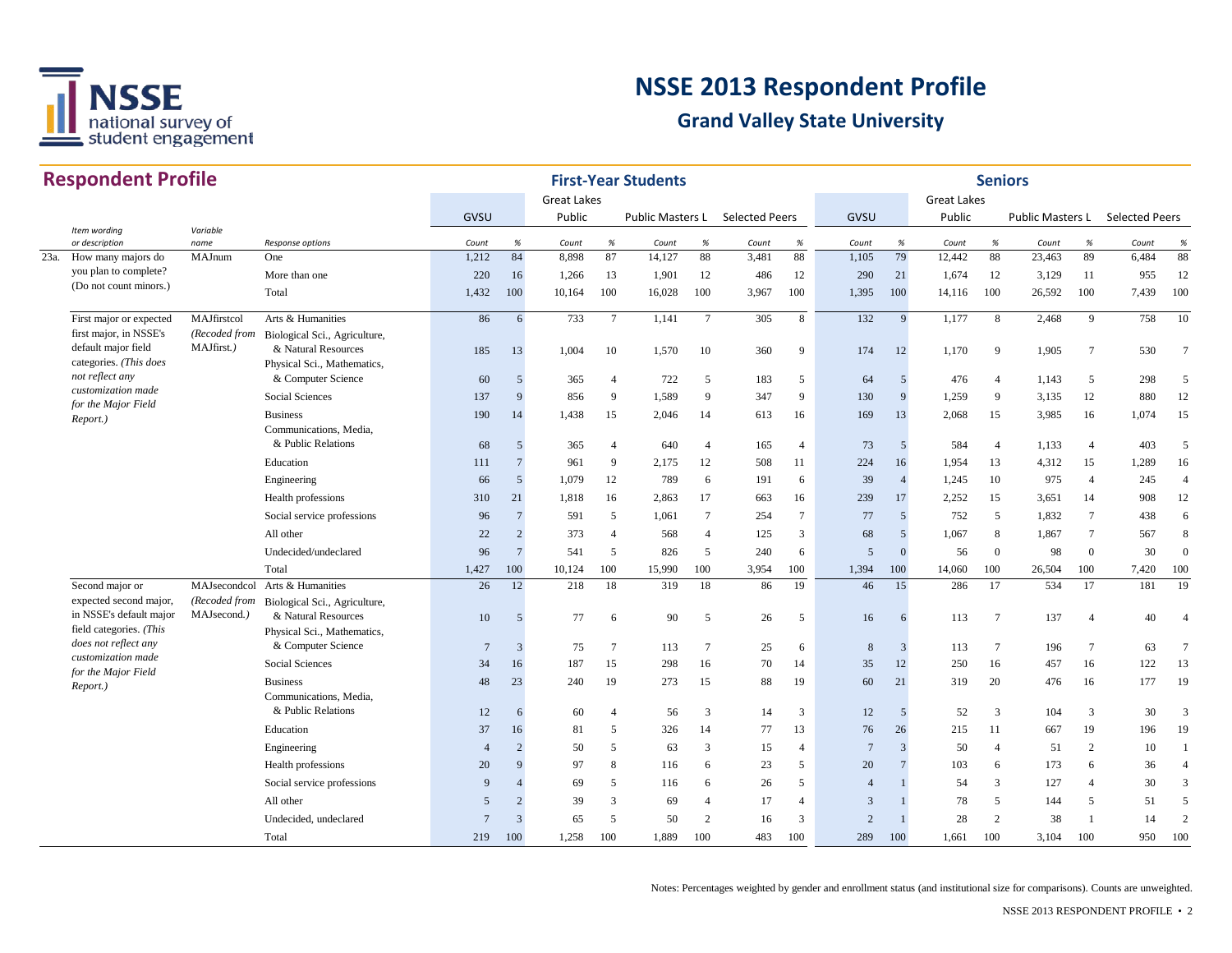

|     | <b>Respondent Profile</b>                     |                  | <b>First-Year Students</b>                          |       |                |                    |                 |                         |                |                       |                 |                | <b>Seniors</b> |                    |                 |                  |                |                       |                 |  |  |
|-----|-----------------------------------------------|------------------|-----------------------------------------------------|-------|----------------|--------------------|-----------------|-------------------------|----------------|-----------------------|-----------------|----------------|----------------|--------------------|-----------------|------------------|----------------|-----------------------|-----------------|--|--|
|     |                                               |                  |                                                     |       |                | <b>Great Lakes</b> |                 |                         |                |                       |                 |                |                | <b>Great Lakes</b> |                 |                  |                |                       |                 |  |  |
|     |                                               |                  |                                                     | GVSU  |                | Public             |                 | <b>Public Masters L</b> |                | <b>Selected Peers</b> |                 | GVSU           |                | Public             |                 | Public Masters L |                | <b>Selected Peers</b> |                 |  |  |
|     | Item wording<br>or description                | Variable<br>name | Response options                                    | Count | %              | Count              | %               | Count                   | %              | Count                 | $\%$            | Count          | $\%$           | Count              | $% \mathcal{N}$ | Count            | %              | Count                 | %               |  |  |
| 24. | What have most of your                        | grades           | C- or lower                                         | 15    |                | 173                | 2               | 287                     | 2              | 68                    | 2               | $\overline{2}$ | $\Omega$       | 38                 | $\Omega$        | 68               | $\Omega$       | 16                    | $\Omega$        |  |  |
|     | grades been up to now                         |                  | C                                                   | 43    | $\mathcal{R}$  | 298                | 3               | 493                     | 3              | 120                   | 3               | 13             |                | 218                | 2               | 361              |                | 100                   |                 |  |  |
|     | at this institution?                          |                  | $C+$                                                | 53    |                | 504                | 5               | 866                     | 6              | 194                   | 5               | 32             | $\overline{2}$ | 441                | 3               | 975              | $\overline{4}$ | 249                   |                 |  |  |
|     |                                               |                  | $B-$                                                | 92    |                | 677                | $7\phantom{.0}$ | 1,137                   | $\overline{7}$ | 277                   | $7\phantom{.0}$ | 105            | 8              | 841                | 6               | 1,690            | $\tau$         | 472                   |                 |  |  |
|     |                                               |                  | B                                                   | 296   | 21             | 1,991              | 20              | 3,175                   | 20             | 769                   | 20              | 277            | 20             | 2,695              | 19              | 5,138            | 19             | 1,446                 | 20              |  |  |
|     |                                               |                  | $B+$                                                | 305   | 21             | 1,884              | 18              | 3,050                   | 19             | 752                   | 19              | 349            | 25             | 2,699              | 19              | 5,170            | 19             | 1,481                 | 20              |  |  |
|     |                                               |                  | A-                                                  | 352   | 25             | 1,889              | 18              | 2,843                   | 17             | 747                   | 18              | 352            | 25             | 2,898              | 20              | 5,185            | 19             | 1,511                 | 20              |  |  |
|     |                                               |                  | A                                                   | 276   | 19             | 2,795              | 27              | 4,213                   | 26             | 1,045                 | 26              | 267            | 19             | 4,309              | 31              | 8,097            | 30             | 2,198                 | 29              |  |  |
|     |                                               |                  | Total                                               | 1,432 | 100            | 10,211             | 100             | 16,064                  | 100            | 3,972                 | 100             | 1,397          | 100            | 14,139             | 100             | 26,684           | 100            | 7,473                 | 100             |  |  |
| 25. | Did you begin college                         | begincol         | Started here                                        | 1,362 | 95             | 9,335              | 91              | 14,421                  | 89             | 3,608                 | 91              | 822            | 58             | 7,725              | 53              | 11,953           | 42             | 3,504                 | 45              |  |  |
|     | at this institution or                        |                  | Started elsewhere                                   | 69    | -5             | 850                | 9               | 1,610                   | 11             | 351                   | 9               | 574            | 42             | 6,399              | 47              | 14,683           | 58             | 3,957                 | 55              |  |  |
|     | elsewhere?                                    |                  | Total                                               | 1,431 | 100            | 10,185             | 100             | 16,031                  | 100            | 3,959                 | 100             | 1,396          | 100            | 14.124             | 100             | 26,636           | 100            | 7,461                 | 100             |  |  |
| 26. | Since graduating from                         | attend voc       | Vocational or technical school                      | 31    | 2              | 399                | $\overline{4}$  | 584                     | $\overline{4}$ | 112                   | $\overline{3}$  | 48             | $\overline{4}$ | 1,089              | 8               | 2,210            | 9              | 499                   | $7\phantom{.0}$ |  |  |
|     | high school, which of                         | attend com       | Community or junior college                         | 97    |                | 724                | $\overline{7}$  | 1,521                   | 10             | 429                   | 11              | 654            | 48             | 5,813              | 44              | 13,255           | 52             | 3,684                 | 53              |  |  |
|     | the following types of<br>schools have you    | attend_col       | 4-year college or university<br>other than this one | 58    |                | 838                | 9               | 1,345                   | 9              | 292                   | 8               | 328            | 24             | 3.559              | 25              | 7,562            | 29             | 2,147                 | 29              |  |  |
|     | attended other than the                       | attend none      | None                                                | 1,213 | 85             | 8,173              | 79              | 12,584                  | 78             | 3,111                 | 78              | 566            | 40             | 5,747              | 39              | 8,628            | 30             | 2,449                 | 31              |  |  |
|     | one you are now                               | attend_other     | Other                                               | 58    |                | 365                | $\overline{4}$  | 584                     | $\overline{4}$ | 139                   | $\overline{4}$  | 45             | $\mathcal{R}$  | 553                | $\overline{4}$  | 980              | $\overline{a}$ | 253                   |                 |  |  |
|     | attending? (Select all<br>that apply.)        |                  |                                                     |       |                |                    |                 |                         |                |                       |                 |                |                |                    |                 |                  |                |                       |                 |  |  |
| 27. | What is the highest<br>level of education you | edaspire         | Some college but less than a<br>bachelor's          | 30    | $\overline{2}$ | 464                | 5               | 679                     | $\overline{4}$ | 181                   | 5               | 31             | $\overline{2}$ | 503                | 3               | 1,040            | $\overline{4}$ | 243                   |                 |  |  |
|     | ever expect to                                |                  | Bachelor's degree                                   | 424   | 30             | 3,462              | 34              | 5,433                   | 33             | 1,369                 | 35              | 358            | 26             | 4,345              | 30              | 7,836            | 29             | 2,444                 | 33              |  |  |
|     | complete?                                     |                  | Master's degree                                     | 640   | 45             | 3,997              | 39              | 6,504                   | 40             | 1,618                 | 40              | 691            | 49             | 6,462              | 46              | 12,149           | 45             | 3,381                 | 45              |  |  |
|     |                                               |                  | Doctoral or professional degree                     | 334   | 23             | 2,212              | 22              | 3,363                   | 22             | 781                   | 20              | 314            | 22             | 2,794              | 20              | 5,568            | 21             | 1,379                 | 19              |  |  |
|     |                                               |                  | Total                                               | 1,428 | 100            | 10,135             | 100             | 15,979                  | 100            | 3,949                 | 100             | 1,394          | 100            | 14.104             | 100             | 26,593           | 100            | 7.447                 | 100             |  |  |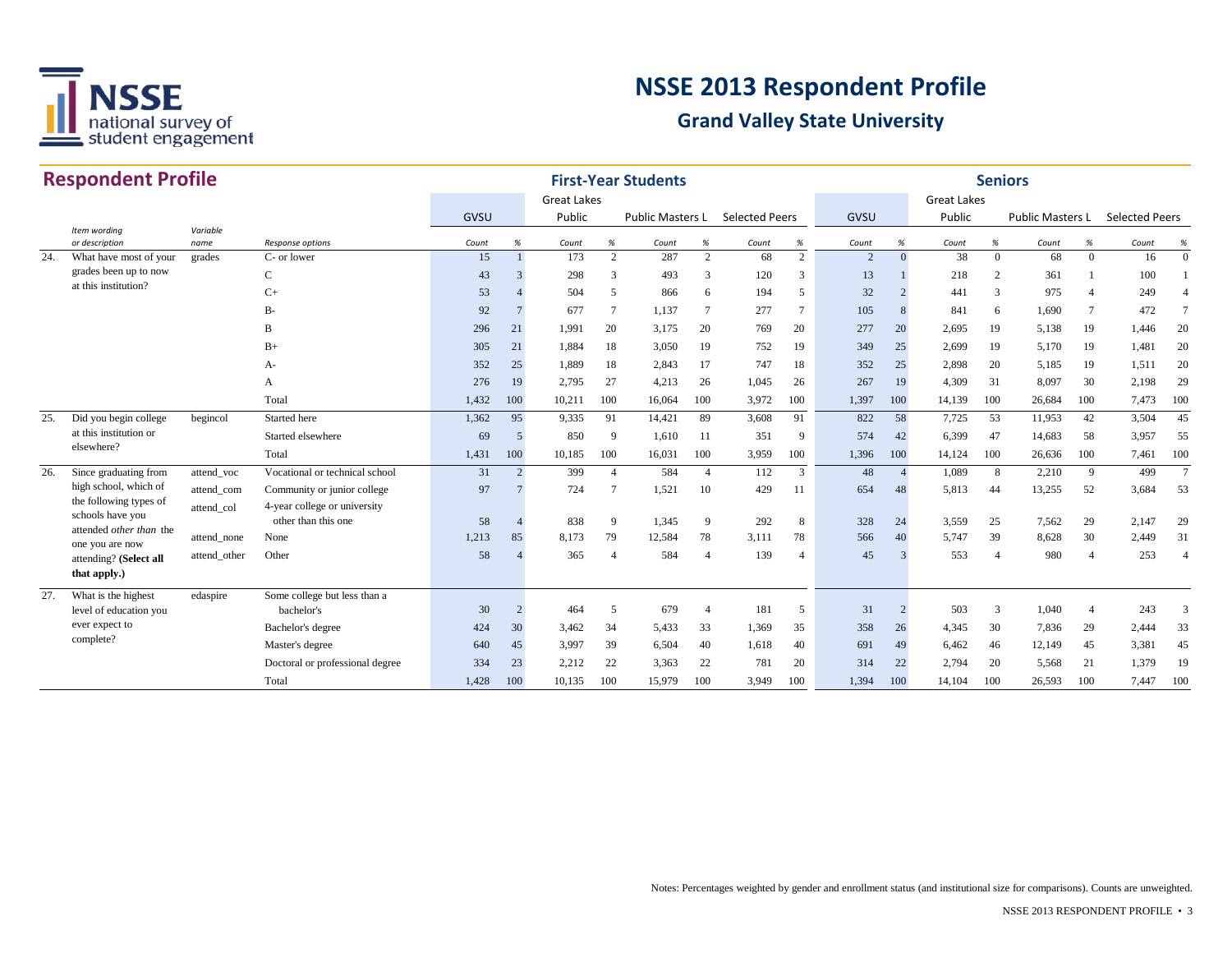

|     | <b>Respondent Profile</b>                        |                  |                                                              |       |                |                    |                | <b>First-Year Students</b> |                |                       |                 |                |                |                    | <b>Seniors</b> |                  |                 |                       |                |
|-----|--------------------------------------------------|------------------|--------------------------------------------------------------|-------|----------------|--------------------|----------------|----------------------------|----------------|-----------------------|-----------------|----------------|----------------|--------------------|----------------|------------------|-----------------|-----------------------|----------------|
|     |                                                  |                  |                                                              |       |                | <b>Great Lakes</b> |                |                            |                |                       |                 |                |                | <b>Great Lakes</b> |                |                  |                 |                       |                |
|     |                                                  |                  |                                                              | GVSU  |                | Public             |                | Public Masters L           |                | <b>Selected Peers</b> |                 | GVSU           |                | Public             |                | Public Masters L |                 | <b>Selected Peers</b> |                |
|     | Item wording<br>or description                   | Variable<br>name | Response options                                             | Count | %              | Count              | $\%$           | Count                      | $\%$           | Count                 | $\%$            | Count          | $\%$           | Count              | $\%$           | Count            | $\%$            | Count                 | %              |
| 28. | What is the highest                              | parented         | Did not finish high school                                   | 22    | $\overline{2}$ | 245                | 3              | 951                        | 6              | 169                   | 5               | 21             | $\overline{c}$ | 443                | 3              | 1,740            | $7\phantom{.0}$ | 269                   | $\overline{4}$ |
|     | level of education                               |                  | High school diploma or G.E.D.                                | 183   | 13             | 1,847              | 18             | 3,540                      | 22             | 737                   | 18              | 262            | 19             | 3,042              | 21             | 6,203            | 24              | 1,526                 | 21             |
|     | completed by either of<br>your parents (or those |                  | Attended college, but did not<br>complete degree             | 192   | 13             | 1,361              | 13             | 2,265                      | 14             | 545                   | 14              | 165            | 12             | 1,738              | 12             | 3,513            | 13              | 970                   | 13             |
|     | who raised you)?                                 |                  | Associate's degree (A.A., A.S., etc.)                        | 196   | 14             | 1,238              | 12             | 1,872                      | 11             | 463                   | 11              | 167            | 12             | 1.848              | 13             | 3,248            | 12              | 910                   | 12             |
|     |                                                  |                  | Bachelor's degree (B.A., B.S., etc.)                         | 463   | 32             | 2,997              | 29             | 4,275                      | 26             | 1,206                 | 30              | 433            | 31             | 3,875              | 28             | 6,956            | 25              | 2,264                 | 30             |
|     |                                                  |                  | Master's degree (M.A., M.S., etc.)                           | 315   | 22             | 1,897              | 19             | 2,508                      | 16             | 677                   | 18              | 268            | 19             | 2,397              | 18             | 3,828            | 14              | 1,176                 | 16             |
|     |                                                  |                  | Doctoral or professional degree<br>(Ph.D., J.D., M.D., etc.) | 62    | $\overline{4}$ | 582                | -6             | 603                        | $\overline{4}$ | 160                   | $\overline{4}$  | 79             | 6              | 761                | 6              | 1,130            | $\overline{4}$  | 337                   | 5              |
|     |                                                  |                  | Total                                                        | 1,433 | 100            | 10,167             | 100            | 16,014                     | 100            | 3,957                 | 100             | 1,395          | 100            | 14,104             | 100            | 26,618           | 100             | 7,452                 | 100            |
|     | First-generation status                          | firstgen         | No                                                           | 840   | 59             | 5,476              | 54             | 7,386                      | 46             | 2,043                 | 52              | 780            | 56             | 7,033              | 51             | 11,914           | 43              | 3,777                 | 51             |
|     | (Neither parent holds a                          | (Recoded from    | Yes                                                          | 593   | 41             | 4,691              | 46             | 8,628                      | 54             | 1,914                 | 48              | 615            | 44             | 7,071              | 49             | 14,704           | 57              | 3,675                 | 49             |
|     | bachelor's degree.)                              | parented.)       | Total                                                        | 1,433 | 100            | 10,167             | 100            | 16,014                     | 100            | 3,957                 | 100             | 1,395          | 100            | 14,104             | 100            | 26,618           | 100             | 7,452                 | 100            |
| 29. | What is your gender?                             | gender           | Female                                                       | 978   | 62             | 6,482              | 53             | 10,923                     | 56             | 2,640                 | 55              | 909            | 58             | 8,728              | 54             | 17.442           | 58              | 4,804                 | 55             |
|     |                                                  |                  | Male                                                         | 450   | 38             | 3,684              | 47             | 5,097                      | 44             | 1,319                 | 45              | 482            | 42             | 5,379              | 46             | 9,147            | 42              | 2,647                 | 45             |
|     |                                                  |                  | Total                                                        | 1,428 | 100            | 10,166             | 100            | 16,020                     | 100            | 3,959                 | 100             | 1,391          | 100            | 14,107             | 100            | 26,589           | 100             | 7,451                 | 100            |
| 30. | Age Category                                     | agecat           | 19 or younger                                                | 1,393 | 97             | 8,768              | 84             | 13,828                     | 84             | 3,515                 | 88              | $\overline{5}$ | $\mathbf{0}$   | 51                 | $\overline{0}$ | 73               | $\overline{0}$  | 15                    | $\theta$       |
|     |                                                  | (Recoded from    | $20 - 23$                                                    | 33    | 3              | 799                | 9              | 1,265                      | 9              | 273                   | $7\phantom{.0}$ | 977            | 68             | 8.869              | 62             | 15,085           | 53              | 4,810                 | 62             |
|     |                                                  | birthyear.)      | 24-29                                                        | 5     | $\Omega$       | 213                | 3              | 375                        | 3              | 70                    | 2               | 254            | 20             | 2,303              | 17             | 5,270            | 21              | 1,355                 | 19             |
|     |                                                  |                  | $30-39$                                                      |       |                | 181                | $\overline{2}$ | 294                        | $\overline{2}$ | 50                    | $\overline{1}$  | 97             | $\overline{7}$ | 1,383              | 10             | 3,173            | 13              | 690                   | 10             |
|     |                                                  |                  | $40 - 55$                                                    |       |                | 171                | $\overline{2}$ | 205                        | $\overline{2}$ | 39                    |                 | 52             | $\overline{4}$ | 1.268              | 10             | 2,571            | 11              | 497                   |                |
|     |                                                  |                  | Over 55                                                      |       |                | 20                 | $\Omega$       | 35                         | $\Omega$       | 13                    | $\overline{0}$  | 6              | $\Omega$       | 165                |                | 311              | -1              | 60                    |                |
|     |                                                  |                  | Total                                                        | 1,433 | 100            | 10,152             | 100            | 16,002                     | 100            | 3,960                 | 100             | 1,391          | 100            | 14,039             | 100            | 26,483           | 100             | 7,427                 | 100            |
| 31. | Are you an                                       | internat         | No                                                           | 1,377 | 96             | 9,461              | 92             | 15,186                     | 95             | 3,782                 | 96              | 1,366          | 99             | 13,504             | 96             | 25,184           | 95              | 7,154                 | 97             |
|     | international student or                         |                  | Yes                                                          | 49    | $\overline{A}$ | 638                | 8              | 712                        | 5              | 148                   | $\overline{4}$  | 18             |                | 487                | $\overline{4}$ | 1,164            | 5               | 226                   | 3              |
|     | foreign national?                                |                  | Total                                                        | 1.426 | 100            | 10,099             | 100            | 15,898                     | 100            | 3,930                 | 100             | 1,384          | 100            | 13,991             | 100            | 26,348           | 100             | 7.380                 | 100            |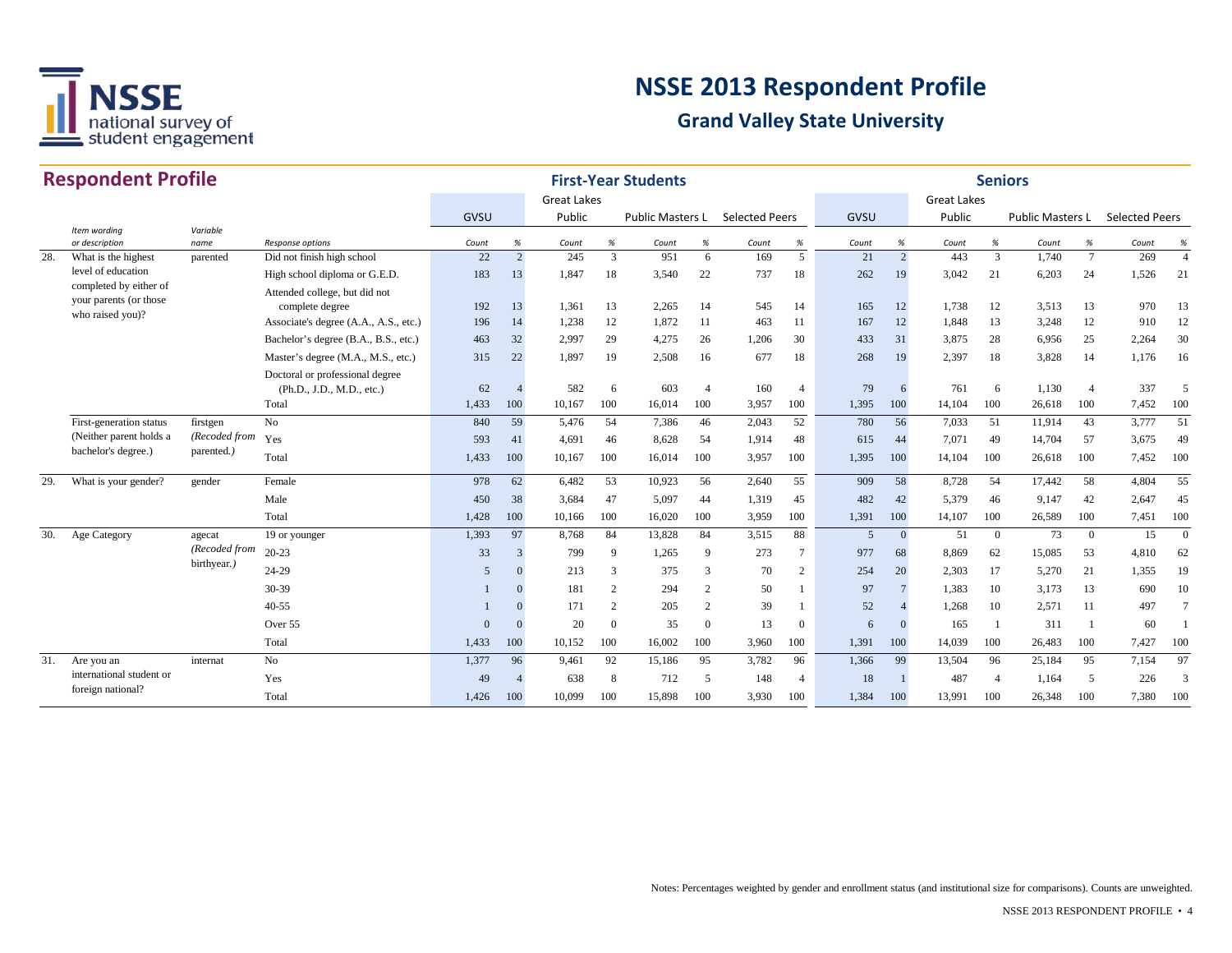

|     | <b>Respondent Profile</b>                  |                            |                                     | <b>First-Year Students</b><br><b>Great Lakes</b> |                |        |                  |                  |                 |                       |                 |       | <b>Seniors</b>           |             |                |                                 |                  |       |                |  |  |
|-----|--------------------------------------------|----------------------------|-------------------------------------|--------------------------------------------------|----------------|--------|------------------|------------------|-----------------|-----------------------|-----------------|-------|--------------------------|-------------|----------------|---------------------------------|------------------|-------|----------------|--|--|
|     |                                            |                            |                                     |                                                  |                |        |                  |                  |                 |                       |                 |       |                          | Great Lakes |                |                                 |                  |       |                |  |  |
|     |                                            |                            |                                     | GVSU                                             |                | Public |                  | Public Masters L |                 | <b>Selected Peers</b> |                 | GVSU  |                          | Public      |                | Public Masters L Selected Peers |                  |       |                |  |  |
|     | Item wording<br>or description             | Variable<br>name           | Response options                    | Count                                            | $\%$           | Count  | $\%$             | Count            | %               | Count                 | $\%$            | Count | %                        | Count       | $\%$           | Count                           | $\%$             | Count | $\%$           |  |  |
| 32. | What is your racial or                     | re amind                   | American Indian or Alaska Native    | 25                                               | $\overline{2}$ | 187    | $\overline{2}$   | 409              | 3               | 77                    | 2               | 24    | $\overline{c}$           | 247         | 2              | 585                             | $\overline{2}$   | 105   | -1             |  |  |
|     | ethnic identification?                     | re_asian                   | Asian                               | 40                                               | $\overline{3}$ | 673    | 8                | 746              | 5               | 184                   | 5               | 33    | $\overline{c}$           | 509         | $\overline{4}$ | 1,117                           | $\overline{4}$   | 230   | 3              |  |  |
|     | (Select all that apply.)                   | re_black                   | <b>Black or African American</b>    | 102                                              |                | 1,007  | 10               | 1,830            | 14              | 366                   | 10              | 49    | $\overline{3}$           | 918         | $\tau$         | 2,109                           | 9                | 397   | 5              |  |  |
|     |                                            | re_latino                  | Hispanic or Latino                  | 55                                               |                | 356    | $\overline{4}$   | 2,287            | 16              | 500                   | 14              | 50    | $\overline{4}$           | 425         | 3              | 3,480                           | 15               | 723   | 10             |  |  |
|     |                                            | re_pacific                 | Native Hawaiian/Other Pac. Islander | 6                                                | $\Omega$       | 48     | $\overline{0}$   | 111              | -1              | 15                    | $\overline{0}$  | 3     | $\Omega$                 | 60          | $\overline{0}$ | 151                             | $\mathbf{1}$     | 34    |                |  |  |
|     |                                            | re_white                   | White                               | 1,217                                            | 85             | 7,975  | 77               | 11,039           | 65              | 2,945                 | 72              | 1,214 | 87                       | 11,684      | 82             | 18,977                          | 68               | 5,915 | 79             |  |  |
|     |                                            | re_other                   | Other                               | 28                                               | $\overline{c}$ | 244    | 2                | 364              | 2               | 78                    | 2               | 14    | $\mathbf{1}$             | 259         | 2              | 616                             | 2                | 118   | $\overline{c}$ |  |  |
|     |                                            | re_pnr                     | I prefer not to respond             | 50                                               | $\overline{4}$ | 346    | $\overline{4}$   | 585              | $\overline{4}$  | 135                   | $\overline{4}$  | 63    | 5                        | 690         | 5              | 1,379                           | 5                | 377   | 5              |  |  |
|     | Racial or ethnic                           | re_all                     | American Indian or Alaska Native    | $\overline{4}$                                   | $\Omega$       | 31     | $\boldsymbol{0}$ | 93               | -1              | 10                    | $\overline{0}$  | 9     |                          | 52          | $\mathbf{0}$   | 172                             | 1                | 18    | $\overline{0}$ |  |  |
|     | identification                             | (Recoded from              | Asian                               | 22                                               | $\overline{2}$ | 575    | $7\phantom{.0}$  | 572              | $\overline{4}$  | 138                   | $\overline{4}$  | 27    | $\overline{2}$           | 424         | 3              | 871                             | 3                | 165   | $\overline{2}$ |  |  |
|     |                                            | re_amind<br>through re_pnn | <b>Black or African American</b>    | 84                                               | 6              | 797    | 8                | 1,462            | 11              | 267                   | $7\phantom{.0}$ | 38    | $\overline{3}$           | 765         | 5              | 1,745                           | 8                | 307   |                |  |  |
|     |                                            | where each                 | Hispanic or Latino                  | 31                                               | $\overline{2}$ | 198    | 2                | 1,805            | 13              | 362                   | 10              | 26    | $\overline{2}$           | 259         | 2              | 2,813                           | 12               | 549   | 8              |  |  |
|     |                                            | student is                 | Native Hawaiian/Other Pac. Islander | $\overline{2}$                                   | $\Omega$       | 16     | $\mathbf{0}$     | 38               | $\mathbf{0}$    | $\mathbf{0}$          | $\mathbf{0}$    |       | $\overline{0}$           | 21          | $\mathbf{0}$   | 55                              | $\boldsymbol{0}$ | 12    | $\Omega$       |  |  |
|     |                                            | represented                | White                               | 1,147                                            | 80             | 7,504  | 72               | 10,122           | 59              | 2,704                 | 66              | 1,167 | 83                       | 11,184      | 79             | 17,721                          | 63               | 5,585 | 74             |  |  |
|     |                                            | only once.)                | Other                               | 16                                               |                | 145    | 2                | 205              | -1              | 38                    | -1              | 8     |                          | 149         | $\mathbf{1}$   | 369                             | -1               | 64    |                |  |  |
|     |                                            |                            | Multiracial                         | 75                                               | $\overline{5}$ | 553    | 5                | 1,145            | 8               | 304                   | 8               | 53    | $\overline{\mathcal{A}}$ | 573         | $\overline{4}$ | 1,495                           | 6                | 379   | $\sim$         |  |  |
|     |                                            |                            | I prefer not to respond             | 50                                               |                | 346    | $\overline{4}$   | 585              | $\overline{4}$  | 135                   | $\overline{4}$  | 63    | 5                        | 690         | 5              | 1,379                           | 5                | 377   | .5             |  |  |
|     |                                            |                            | Total                               | 1,431                                            | 100            | 10,165 | 100              | 16,027           | 100             | 3,958                 | 100             | 1,392 | 100                      | 14,117      | 100            | 26,620                          | 100              | 7,456 | 100            |  |  |
| 33. | Are you a member of a                      | greek                      | No                                  | 1,345                                            | 94             | 9,216  | 91               | 14,782           | 93              | 3,653                 | 93              | 1,290 | 93                       | 12,650      | 90             | 24,296                          | 91               | 6,818 | 91             |  |  |
|     | social fraternity or                       |                            | Yes                                 | 82                                               | 6              | 929    | 9                | 1,211            | $7\phantom{.0}$ | 296                   | $7\phantom{.0}$ | 101   | $7\phantom{.0}$          | 1,436       | 10             | 2,269                           | 9                | 619   | 9              |  |  |
|     | sorority?                                  |                            | Total                               | 1,427                                            | 100            | 10,145 | 100              | 15,993           | 100             | 3,949                 | 100             | 1,391 | 100                      | 14,086      | 100            | 26,565                          | 100              | 7,437 | 100            |  |  |
| 34. | Which of the following                     | living                     | Dormitory or other campus housing   |                                                  |                |        |                  |                  |                 |                       |                 |       |                          |             |                |                                 |                  |       |                |  |  |
|     | best describes where                       |                            | (not fraternity or sorority house)  | 1,108                                            | 77             | 6,173  | 59               | 9,631            | 56              | 2,759                 | 69              | 92    | $7\phantom{.0}$          | 1,174       | 8              | 2,438                           | 9                | 709   | 10             |  |  |
|     | you are living while<br>attending college? |                            | Fraternity or sorority house        | $\overline{7}$                                   |                | 86     | -1               | 95               | $\mathbf{1}$    | 5                     | $\overline{0}$  | 15    | $\mathbf{1}$             | 201         | -1             | 211                             | -1               | 51    | -1             |  |  |
|     |                                            |                            | Residence, within walking dist.     | 143                                              | 10             | 1,009  | 10               | 1,355            | 8               | 272                   | $7\phantom{.0}$ | 308   | 22                       | 4,594       | 33             | 6,348                           | 21               | 2,163 | 27             |  |  |
|     |                                            |                            | Residence, farther than             |                                                  |                |        |                  |                  |                 |                       |                 |       |                          |             |                |                                 |                  |       |                |  |  |
|     |                                            |                            | walking dist.                       | 155                                              | 11             | 2,551  | 27               | 4,396            | 31              | 825                   | 21              | 940   | 68                       | 7,579       | 54             | 16,566                          | 65               | 4,291 | 59             |  |  |
|     |                                            |                            | None of the above                   | 17                                               |                | 325    | 3                | 520              | $\overline{4}$  | 91                    | $\overline{2}$  | 36    | $\mathbf{3}$             | 570         | $\overline{4}$ | 1,047                           | $\overline{4}$   | 236   | 3              |  |  |
|     |                                            |                            | Total                               | 1,430                                            | 100            | 10,144 | 100              | 15,997           | 100             | 3,952                 | 100             | 1,391 | 100                      | 14,118      | 100            | 26,610                          | 100              | 7,450 | 100            |  |  |
| 35. | Are you a student-<br>athlete on a team    | athlete                    | No                                  | 1,363                                            | 95             | 9,604  | 95               | 14,952           | 94              | 3,720                 | 94              | 1,349 | 97                       | 13,619      | 97             | 25,547                          | 97               | 7,153 | 97             |  |  |
|     | sponsored by your                          |                            | Yes                                 | 66                                               | 5              | 509    | 5                | 1,008            | 6               | 222                   | 6               | 42    | $\mathbf{3}$             | 409         | $\overline{3}$ | 924                             | 3                | 261   | 3              |  |  |
|     | institution's athletics<br>department?     |                            | Total                               | 1,429                                            | 100            | 10,113 | 100              | 15,960           | 100             | 3,942                 | 100             | 1.391 | 100                      | 14.028      | 100            | 26,471                          | 100              | 7.414 | 100            |  |  |

Notes: Percentages weighted by gender and enrollment status (and institutional size for comparisons). Counts are unweighted.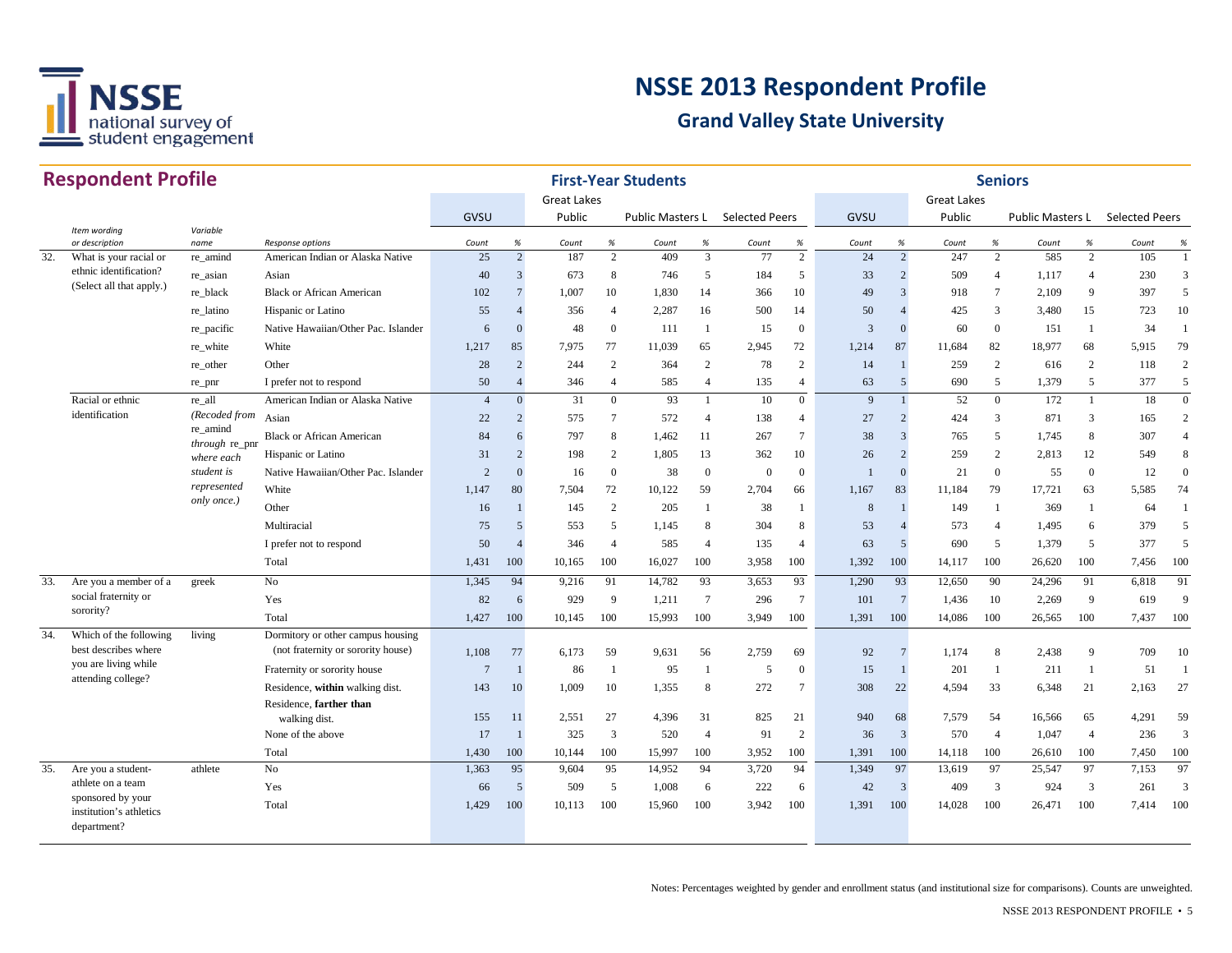

|      | <b>Respondent Profile</b>                             |                            |                             |                   |                |                              |                | <b>First-Year Students</b> |                |                       |                  |                   |                          |                              | <b>Seniors</b> |                         |                |                       |                |
|------|-------------------------------------------------------|----------------------------|-----------------------------|-------------------|----------------|------------------------------|----------------|----------------------------|----------------|-----------------------|------------------|-------------------|--------------------------|------------------------------|----------------|-------------------------|----------------|-----------------------|----------------|
|      |                                                       |                            |                             | GVSU              |                | <b>Great Lakes</b><br>Public |                | <b>Public Masters L</b>    |                | <b>Selected Peers</b> |                  | GVSU              |                          | <b>Great Lakes</b><br>Public |                | <b>Public Masters L</b> |                | <b>Selected Peers</b> |                |
|      | Item wording<br>or description                        | Variable                   | Response options            | Count             | $\%$           | Count                        | $\%$           | Count                      | $\%$           | Count                 | %                | Count             | %                        | Count                        | $\%$           | Count                   | $\%$           | Count                 | %              |
| 36.  | Are you a current or                                  | name<br>veteran            | No                          | 1,421             | 100            | 9,932                        | 98             | 15,613                     | 97             | 3,866                 | 97               | 1,362             | 98                       | 13,351                       | 94             | 24,955                  | 94             | 7,052                 | 94             |
|      | former member of the                                  |                            | Yes                         | 6                 | $\Omega$       | 175                          | 2              | 339                        | 3              | 82                    | $\overline{3}$   | 27                | $\overline{2}$           | 703                          | 6              | 1,508                   | 6              | 362                   | 6              |
|      | U.S. Armed Forces,<br>Reserves, or National<br>Guard? |                            | Total                       | 1,427             | 100            | 10,107                       | 100            | 15,952                     | 100            | 3,948                 | 100              | 1,389             | 100                      | 14,054                       | 100            | 26,463                  | 100            | 7,414                 | 100            |
| 37a. | Have you been                                         | disability                 | No                          | 1,314             | 92             | 9,069                        | 89             | 14,320                     | 89             | 3,563                 | 90               | 1,208             | 87                       | 12,396                       | 88             | 23,049                  | 86             | 6,513                 | 87             |
|      | diagnosed with any                                    |                            | Yes                         | 90                | 6              | 740                          | 8              | 1,184                      | 8              | 269                   | $7\phantom{.0}$  | 134               | 10                       | 1,223                        | 9              | 2,560                   | 10             | 696                   | 10             |
|      | disability or                                         |                            | I prefer not to respond     | 27                | 2              | 329                          | 3              | 487                        | 3              | 126                   | 3                | 44                | $\overline{3}$           | 448                          | 3              | 921                     | $\overline{4}$ | 218                   | $\mathcal{E}$  |
|      | impairment?                                           |                            | Total                       | 1,431             | 100            | 10,138                       | 100            | 15,991                     | 100            | 3,958                 | 100              | 1,386             | 100                      | 14,067                       | 100            | 26,530                  | 100            | 7,427                 | 100            |
|      | b. [If, yes] Which of the                             | dis_sense                  | A sensory impairment        | 14                | 12             | 124                          | 12             | 193                        | 12             | 46                    | 12               | 13                | 8                        | 203                          | 12             | 410                     | 12             | 101                   | 11             |
|      | following have been                                   | dis_mobility               | A mobility impairment       | 2                 |                | 54                           | 6              | 85                         | 5              | 20                    | 5                | $\overline{7}$    | $\overline{4}$           | 143                          | 9              | 358                     | 11             | 70                    | $\mathbf{Q}$   |
|      | diagnosed? (Select all<br>that apply)                 | dis learning               | A learning disability       | 52                | 45             | 384                          | 36             | 622                        | 37             | 154                   | 39               | 77                | 43                       | 585                          | 35             | 1,169                   | 33             | 368                   | 40             |
|      |                                                       | dis_mental                 | A mental health disorder    | 24                | 20             | 193                          | 17             | 262                        | 15             | 65                    | 15               | 37                | 20                       | 345                          | 20             | 641                     | 18             | 170                   | 18             |
|      |                                                       | dis other                  | A disability not listed     | 13                | 12             | 151                          | 14             | 233                        | 15             | 42                    | 11               | 21                | 12                       | 279                          | 16             | 628                     | 19             | 137                   | 16             |
|      | Disability or                                         | disability_all             | A sensory impairment        | 10                | $\mathbf{1}$   | 78                           | $\mathbf{1}$   | 141                        | $\overline{1}$ | 28                    | -1               | 10                |                          | 127                          | $\mathbf{1}$   | 245                     | $\mathbf{1}$   | 65                    |                |
|      | impairment                                            | (Recoded from              | A mobility impairment       |                   | $\Omega$       | 30                           | $\overline{0}$ | 42                         | $\overline{0}$ | 9                     | $\boldsymbol{0}$ | 5                 | $\Omega$                 | 71                           |                | 200                     | -1             | 36                    |                |
|      |                                                       | disability and             | A learning disability       | 44                | 3              | 278                          | 3              | 490                        | 3              | 117                   | 3                | 63                | 5                        | 407                          | 3              | 840                     | 3              | 283                   |                |
|      |                                                       | dis_sense<br>through       | A mental health disorder    | 17                |                | 106                          | -1             | 161                        |                | 37                    | $\mathbf{1}$     | 27                | $\mathcal{D}$            | 175                          |                | 315                     | 1              | 87                    |                |
|      |                                                       | dis_other                  | A disability not listed     | 6                 |                | 94                           | $\mathbf{1}$   | 157                        |                | 25                    | $\mathbf{1}$     | 12                |                          | 166                          |                | 418                     | $\overline{2}$ | 95                    |                |
|      |                                                       | where each                 | More than one disability    | 12                |                | 147                          | $\mathbf{1}$   | 184                        |                | 50                    | -1               | 17                |                          | 272                          | 2              | 526                     | 2              | 125                   |                |
|      |                                                       | student is                 | No disability or impairment | 1,314             | 92             | 9,069                        | 89             | 14,320                     | 89             | 3,563                 | 90               | 1,208             | 87                       | 12,396                       | 88             | 23,049                  | 87             | 6,513                 | 87             |
|      |                                                       | represented<br>only once.) | Prefer not to respond       | 27                | $\overline{2}$ | 329                          | 3              | 487                        | 3              | 126                   | 3                | 44                | 3                        | 448                          | $\overline{3}$ | 921                     | $\overline{4}$ | 218                   | 3              |
|      |                                                       |                            | Total                       | 1,431             | 100            | 10,131                       | 100            | 15,982                     | 100            | 3,955                 | 100              | 1,386             | 100                      | 14,062                       | 100            | 26,514                  | 100            | 7,422                 | 100            |
| 38.  | Which of the following                                | sexorient                  | Heterosexual                |                   | $\overline{a}$ | 4,712                        | 90             | 5,320                      | 88             | 2,883                 | 88               | $\overline{a}$    | $\hspace{0.05cm} \ldots$ | 5,780                        | 89             | 8,787                   | 88             | 5,788                 | 88             |
|      | best describes your                                   |                            | Gay                         |                   |                | 53                           | $\mathbf{1}$   | 50                         |                | 36                    | 2                | $\overline{a}$    | $\sim$                   | 89                           | 2              | 145                     | 2              | 96                    | 2              |
|      | sexual orientation?<br>(Optional question             |                            | Lesbian                     |                   |                | 32                           | -1             | 65                         |                | 34                    | -1               | $-$               | $\overline{\phantom{a}}$ | 46                           |                | 97                      | 1              | 72                    |                |
|      | administered per                                      |                            | Bisexual                    |                   |                | 92                           | 2              | 145                        | 2              | 68                    | $\overline{2}$   | $-$               | $\overline{\phantom{a}}$ | 155                          | 2              | 201                     | 2              | 135                   | $\overline{2}$ |
|      | <i>institution request.)</i>                          |                            | Questioning or unsure       |                   |                | 55                           | $\mathbf{1}$   | 57                         | $\mathbf{1}$   | 32                    | 1                |                   | $\overline{a}$           | 43                           | -1             | 68                      | $\mathbf{1}$   | 38                    |                |
|      |                                                       |                            | I prefer not to respond     |                   |                | 275                          | 5              | 363                        | $\overline{7}$ | 186                   | 6                |                   | $\overline{a}$           | 375                          | 6              | 600                     | 6              | 393                   | 6              |
|      |                                                       |                            | Total                       | $\qquad \qquad -$ | $-$            | 5,219                        | 100            | 6,000                      | 100            | 3,239                 | 100              | $\qquad \qquad -$ | $\hspace{0.05cm} -$      | 6,488                        | 100            | 9,898                   | 100            | 6,522                 | 100            |